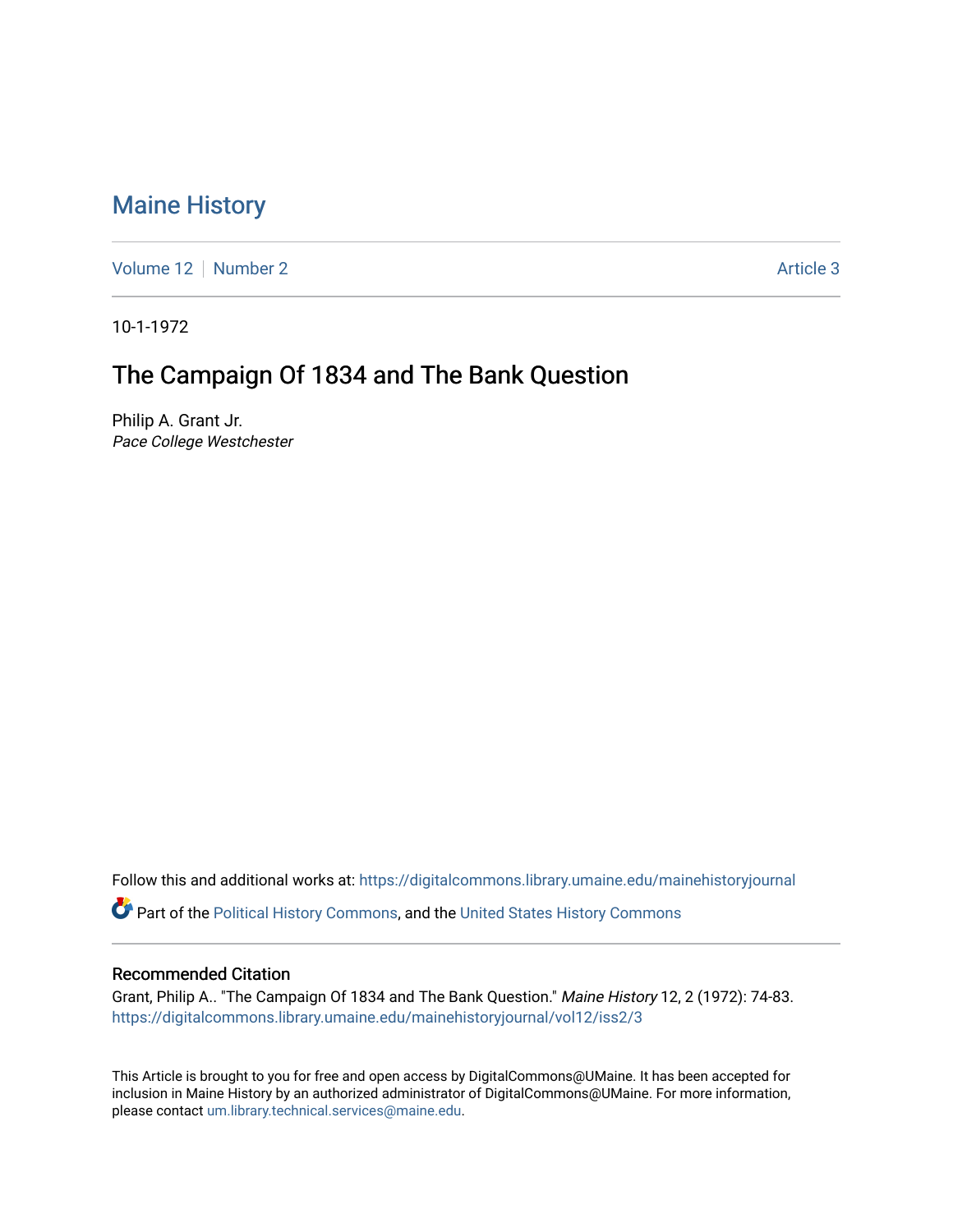

P Joseper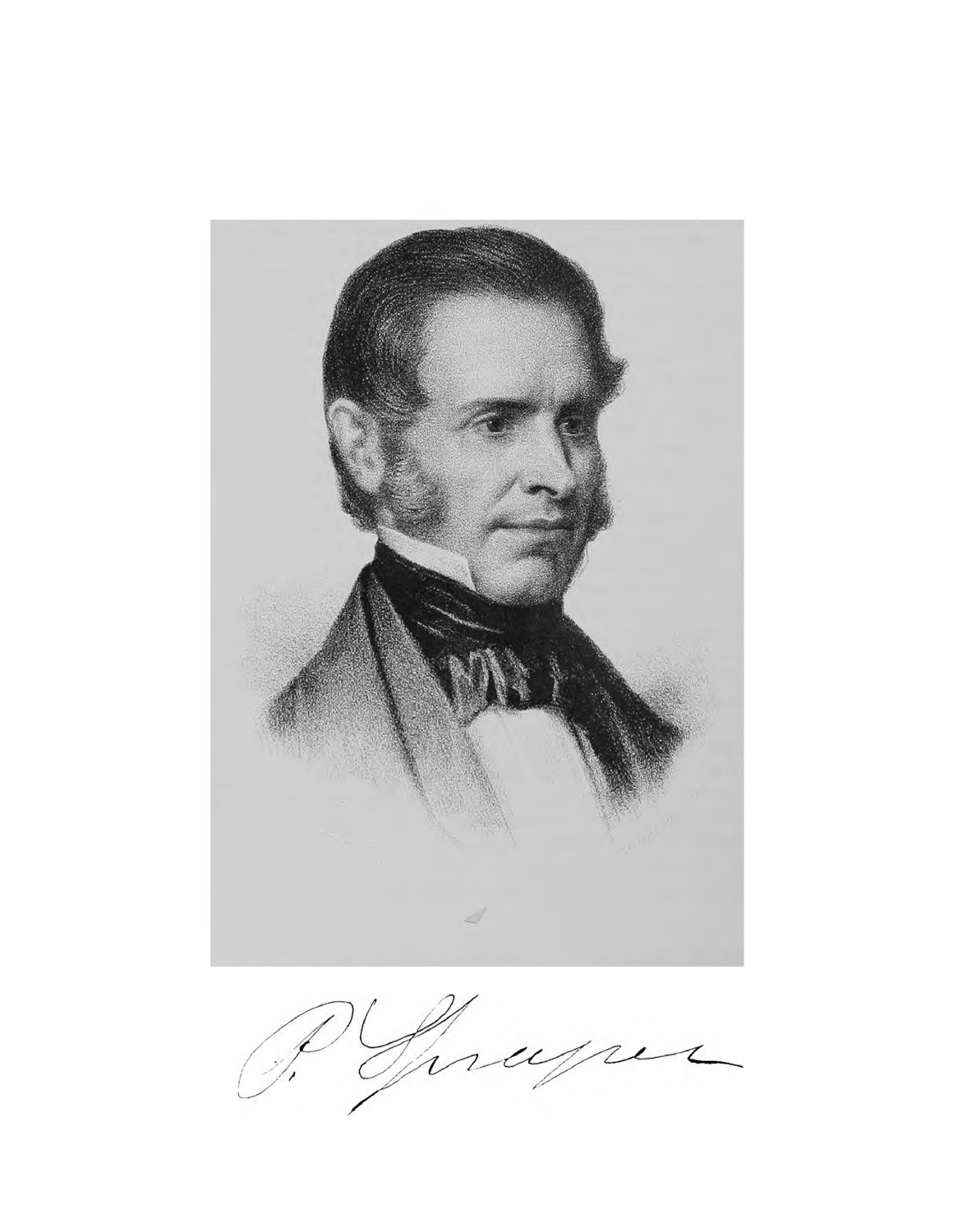Philip A. Grant, Jr.

*THE CAMPAIGN OF 1834 AND THE BANK QUESTION*

In  $1834$  Maine experienced one of the most acrimonious political campaigns in her entire history. The United States Senator from Maine, Peleg Sprague, destined to be the Whig nominee for Governor, offered a preview of the  $1834$  campaign in a fiery speech delivered at Boston on the Fourth of July. Sprague asked for <sup>a</sup> comparable period in the annals of free government in which there had been ''such enormous encroachments of actual tyranny under the forms and professions of republicanism" as had developed since Democratic President Andrew Jackson'<sup>s</sup> first inauguration in 1829. Not only did Sprague accuse the President of stretching every power within the letter or spirit of the Constitution to the ''utmost limit," but also charged that, whenever laws or the Constitution impeded Jackson'<sup>s</sup> desires, "they were to be struck down and trampled upon." *(1)*

By July I83H President Jackson was in his third year of fierce conflict with the Second Bank of the United States. Although its charter was not due to expire until 1836, the Bank had applied for its renewal in 1832. A bill approving the Bank's recharter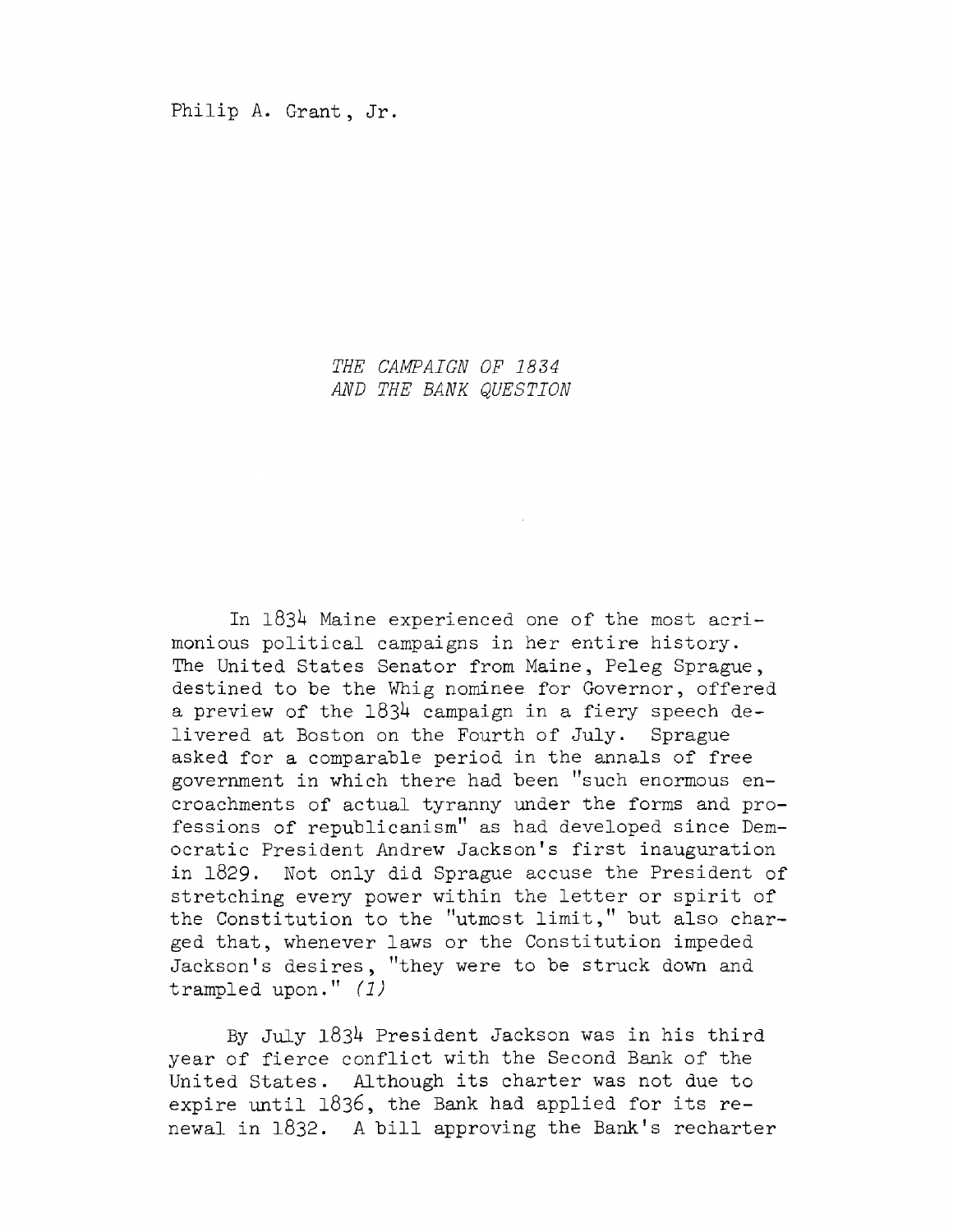passed Congress in that year, but was vetoed by the President in scathing language. Ridiculing Jackson'<sup>s</sup> veto message in their campaign literature, the opposition Whigs chose to wage the 1832 presidential election exclusively on the Bank issue. The result of the election was a resounding victory for Jackson, who outpolled his Whig opponent, Henry Clay, by a margin of 219-49 in the electoral college.

After the election Jackson decided to challenge the Bank directly. One function of the Bank was to hold deposits of government money, and, according to the terms of its charter, the Secretary of the Treasury was authorized to withdraw these deposits if he had reason to suspect that the Bank was unsafe. At the President'<sup>s</sup> urging the Secretary in September <sup>1833</sup> began to transfer government funds from the Bank to a number of state banking institutions.

The Whig majority in the United States Senate, strongly objecting to the removal of the deposits from the Bank, retaliated by censuring Jackson for having ''assumed upon himself authority and power not conferred by the constitution and laws, but in derogation of both." Retorting with <sup>a</sup> formal protest to the Senate, Jackson argued that he had been denied the ''right of every citizen to <sup>a</sup> notice before trial, to <sup>a</sup> hearing before conviction, and to an impartial tribunal for deciding on the charge."

Within weeks after the removal of the deposits, the nation began to suffer a serious business recession. The Whigs promptly blamed this recession on the President'<sup>s</sup> Bank policy. Jackson'<sup>s</sup> supporters countercharged that the Bank itself had precipitated the recession by deliberately curtailing its services, hoping to coerce the government into granting it <sup>a</sup> recharter.

The state and congressional elections of  $1834$  in Maine were held at <sup>a</sup> time when Jackson'<sup>s</sup> struggle against the Bank was at its climax. These elections would not only reflect the level of public support for the President, but would also determine whether the dominant Democratic Party would be toppled by the Whig opposition. As the political tumult intensified, local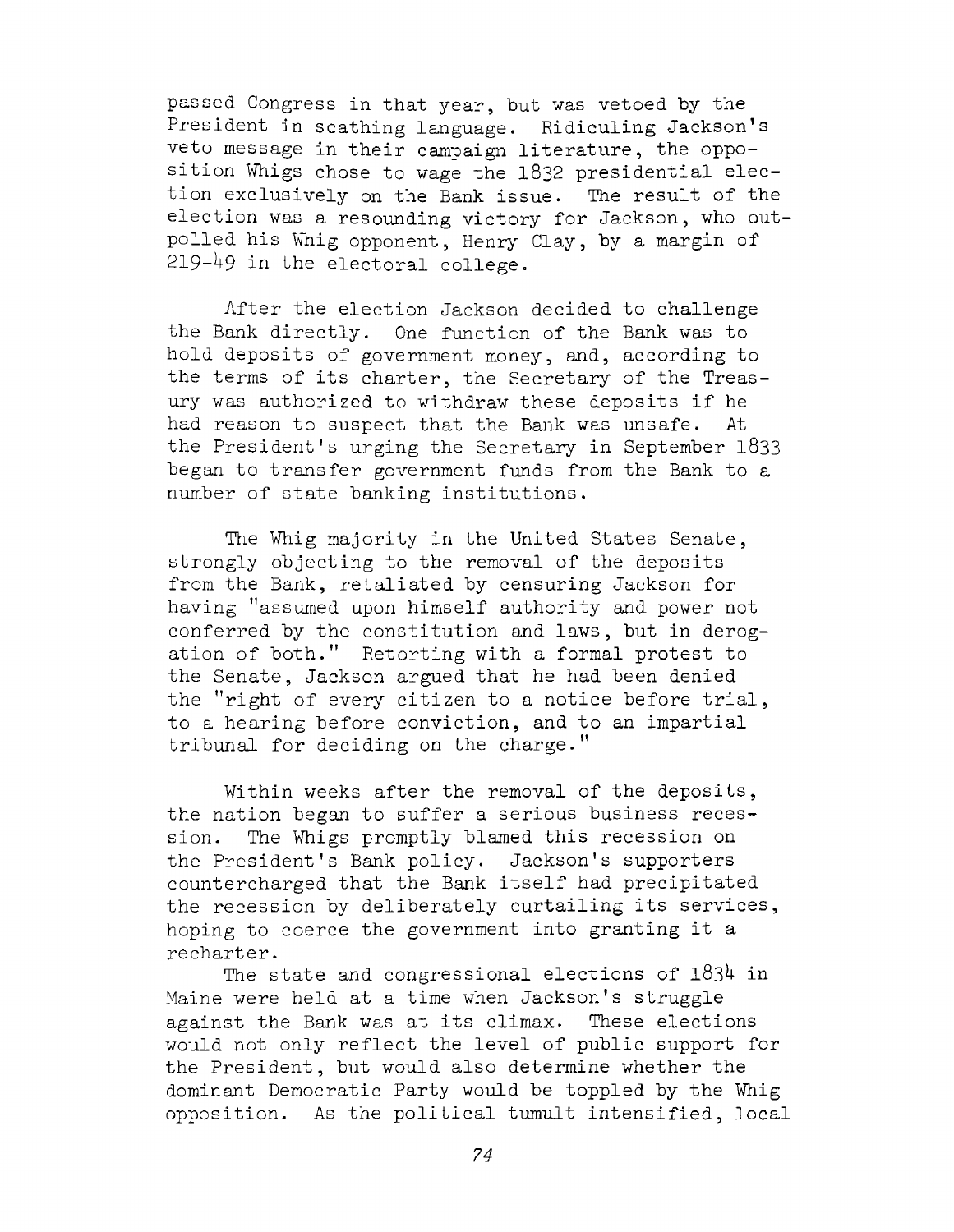and state issues in Maine were to be completely subordinated to the Bank dispute.

A forecast of the bitterly contested  $1834$  political campaign occurred on January <sup>26</sup> when the Democratic Legislature adopted resolutions on the Bank question. The Legislature denounced the Bank for having abandoned the object of its existence

> by engaging in political controversies, by wielding its power and influence to embarrass the administration of the General Government, and by bringing insolvency and distress upon the commercial community.

Concluding that the powers vested in the Bank "endanger the stability of Republican Institutions," the Legislature hailed the removal of the deposits as "an adherence to constitutional rights, and the performance of a public duty." *(2)*

In diametric contrast to the legislative resolutions, citizens of nine Maine communities memorialized Congress in behalf of the Bank between January and May  $1834$ . Residents of Portland complained of <sup>a</sup> "fearful stagnation" of employment and industry, and urged that relations with the Bank be "speedily restored." Citizens of Bangor, alleging that their prosperity had been "most disastrously and suddenly affected," favored rechartering the Bank with modifications or establishing a new financial institution. Apprehending "little less than universal prostration, bankruptcy, and ruin," residents of Bath left to the "wisdom" of Congress the choice of rechartering the Bank or authorizing a similar institution. Legal voters of Hallowell, lamenting that business had been "paralyzed," viewed a national bank as "indispensably necessary to carry on the financial operations of this great and hitherto flourishing country." Reporting an "unexampled scarcity of money," citizens of Gardiner and Pittston insisted that <sup>a</sup> national bank was "indispensable." Residents of Augusta, looking to Congress "as their only hope under God in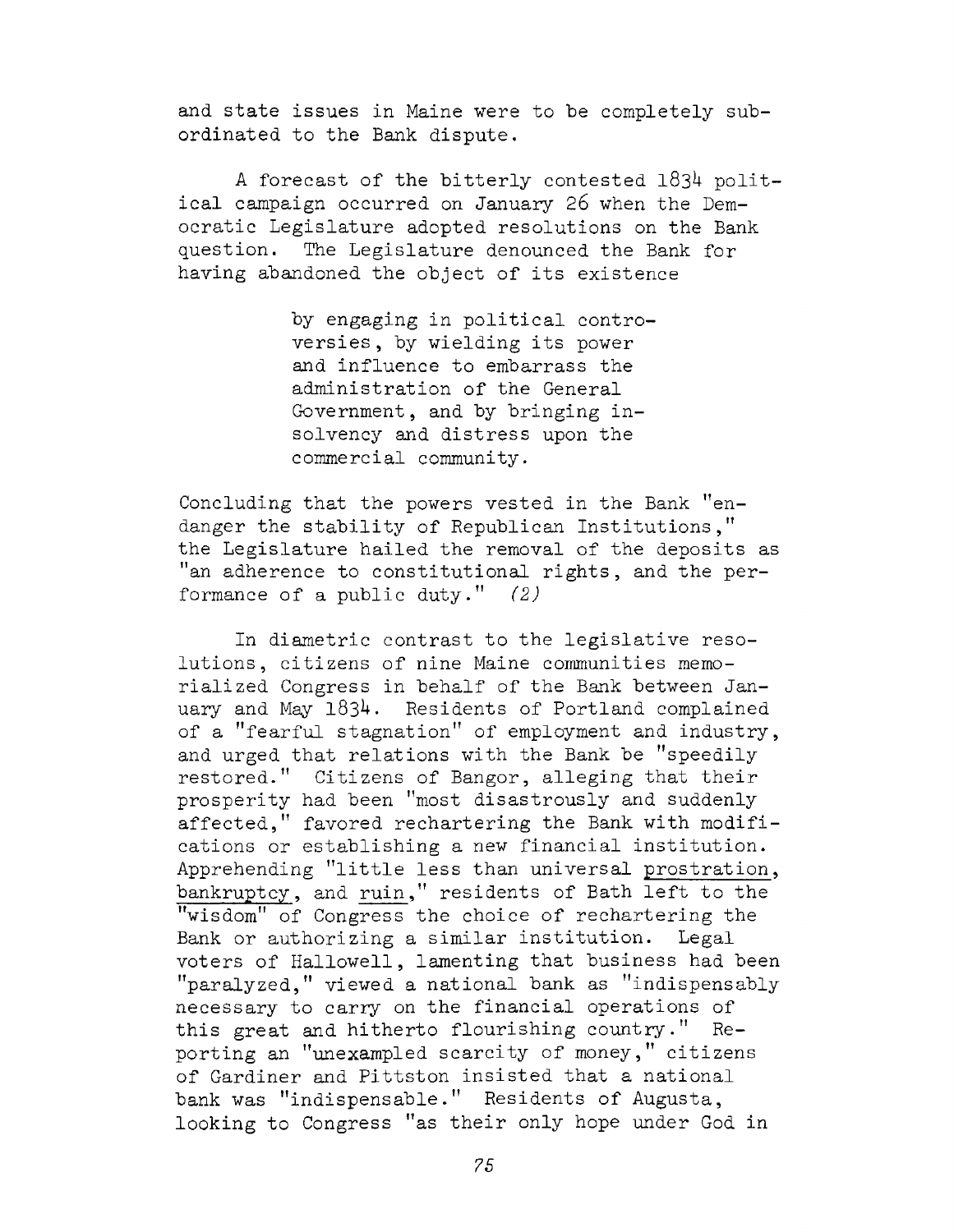this hour of adversity," asked for a restoration of the deposits and <sup>a</sup> renewal of the Bank'<sup>s</sup> charter as <sup>a</sup> remedy for the existing evils." Congress also received forcefully written memorials of protest from Eastport and Lubec, both of which were distinctly partial to the Bank. *(3)*

Altogether, nearly three thousand citizens of Maine signed memorials of protest on the Bank dispute. Whether these memorials were representative of prevailing sentiment throughout the state would undoubtedly be determined by the forthcoming elections. The incompatibility of the legislative resolutions and the various memorials was probably indicative of how polarized the people of Maine had become on the Bank question.

At their state convention in Augusta on July 31, the Whigs nominated Sprague for Governor and assailed the Jackson Administration. Assessing the President'<sup>s</sup> record the Whigs were appalled by

> <sup>a</sup> series of executive usurpations, not less astounding than unjustifiable - not less alarming than unprecedented - not less atrocious than wicked; putting at defiance the positive laws of the land, and manifesting, to an abused and insulted people, the most shameful ingratitude....

The Whigs also maintained that Jackson'<sup>s</sup> Bank policy was the "result of an evil premeditation." Further charging that the State government was being conducted in "slavish subservience" to the Jackson Administration, they scorned the Democratic Legislature'<sup>s</sup> willingness to sanction the "arbitrary course" of the President'<sup>s</sup> Bank policy. *(4)*

The Democrats of Maine had earlier renominated Governor Robert P. Dunlap. Denying that Maine'<sup>s</sup> financial distress had been caused by the removal of the deposits, the Democrats attributed the distress to the "convulsive struggles of the United States Bank to prolong its existence beyond its chartered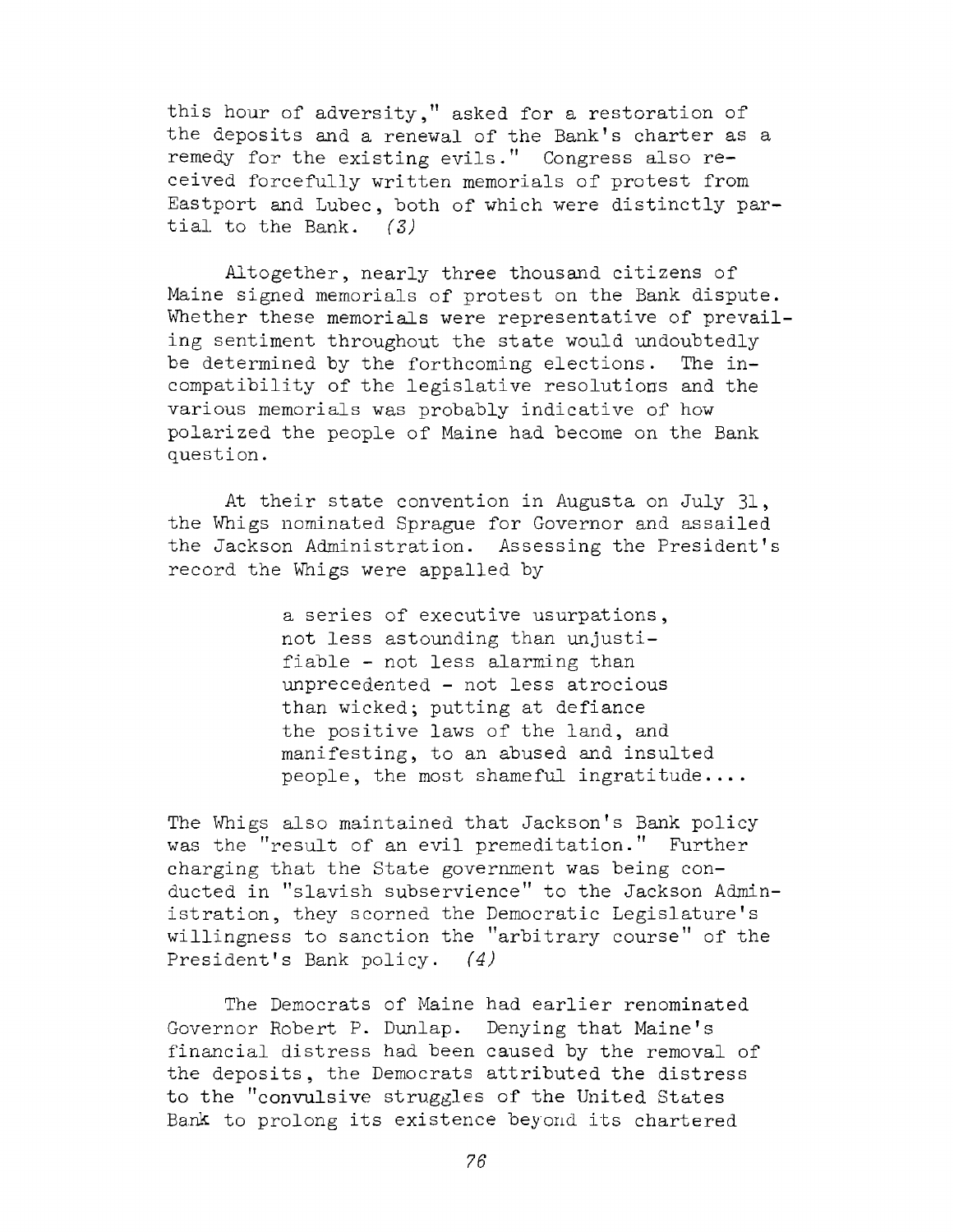

A. O. Dumlap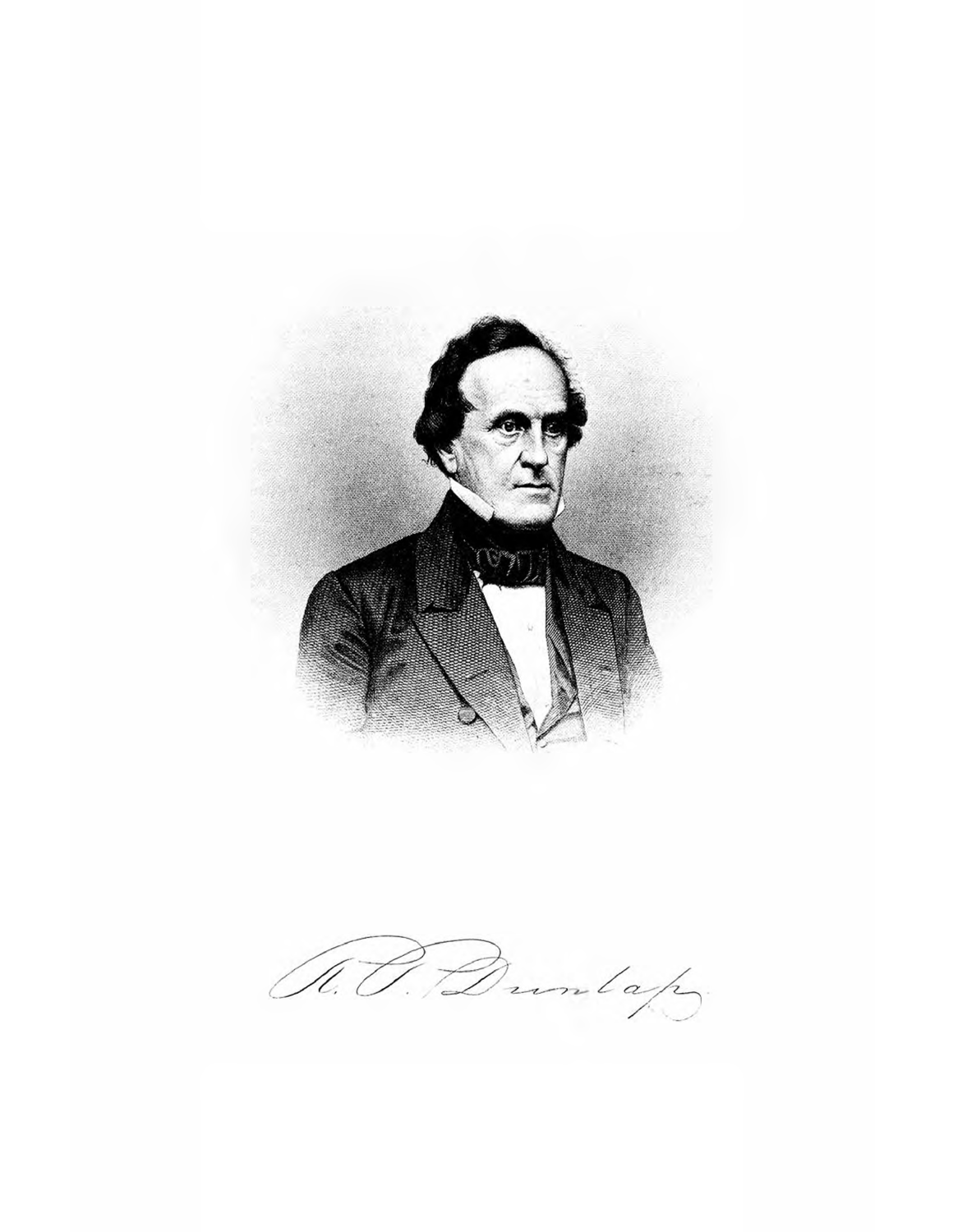limits." The Democrats vowed that, as their fathers in the revolution had endangered"their lives, their fortunes, and their sacred honor,"they would endure any future hardship sooner than surrender to a "corrupt moneyed oligarchy" and praised the President for having rescued the nation from the "fangs of a moneyed despot. " *(5)*

Throughout the summer of  $1834$  Maine's two political parties held numerous county conventions, the proceedings of which invariably reflected the rancor of the campaign. One such gathering was the York County Democratic Convention. The convention delegates, shocked over the Bank'<sup>s</sup> "enormous and dangerous power," charged that the Bank, abetted by the President'<sup>s</sup> political enemies, had "endeavored to spread alarm, distress and ruin through our whole country and eventually to subject both the Government and people to the dictation and control of that oppressive corporation." Accordingly, the York Democrats reasoned that the Bank had "justly incurred the reprovation of <sup>a</sup> virtuous and indignant people." *(6)*

The Democrats and Whigs of Cumberland County were in total disagreement on the Bank question. Delegates to the Cumberland County Democratic Convention accused the Bank of exercising "corrupt influence" over the press, exacting "usurious interest" from its customers, "arbitrary control" of foreign exchange, and"interference" in popular elections, and applauded President Jackson'<sup>s</sup> opposition to the Bank as having ''rendered abortive the insidious attacks upon the liberties of the people." *(7)* By contrast the Whigs of Cumberland County defended the Bank and alluded to the removal of the deposits as

> an arbitrary exercise of executive power for which no sufficient reason has been rendered to Congress or to the people, and which has proved in its operation equally injurious to the industry and prosperity of the country, oppressive to <sup>a</sup> useful institution, and disreputable to the character and motives of the National Administration. *(8)*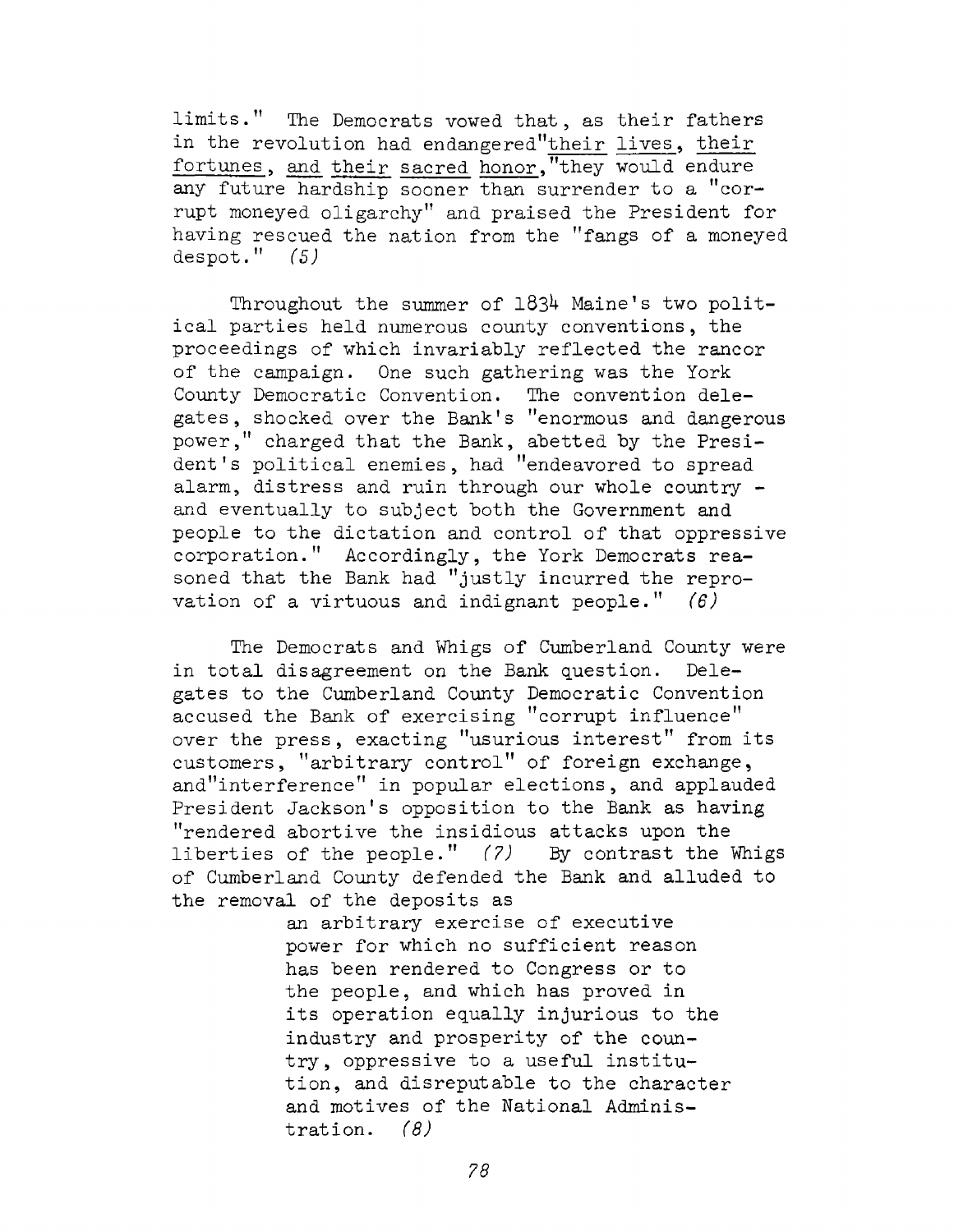The two parties in Oxford County were likewise in sharp disagreement. Avidly supporting the President'<sup>s</sup> Bank policy, the Oxford Democrats were confident that his efforts to ''crush that great monied monster" would be sustained by "every true friend of liberty." The Oxford Democrats also criticized the Senate'<sup>s</sup> censure of Jackson as "unworthy of men of high honor and the high station to which they have been elected." *(9)* Incensed that Jackson had assumed "extraordinary powers" neither claimed by his predecessors nor granted by the Constitution, the Whigs of Oxford County feared that his protest to the Senate was designed to concentrate "all political power in the hands of <sup>a</sup> single individual" and "foster alarm in the minds of friends of true liberty." Consequently, the Oxford Whigs strongly endorsed the"patriotic stand" pursued by a majority of the Senate. *(10)*

Upset over the power wielded by the Bank, the Democrats of Hancock County warned that such an institution was "not to be tolerated in a free government." Moreover, the Hancock Democrats declared that the Bank'<sup>s</sup> "cold blooded attempt... to enforce <sup>a</sup> renewal of its charter, contrary to the will of the people, is an act of treason against the sovereignty of the country and merits the execration of every patriot." *(1'1)* The Whigs of Hancock County expressed rather different views. Without explicitly mentioning the Bank controversy, the Hancock Whigs argued that the existing economic distress "loudly demands a change in our national policy," castigated the "venality and corruption" of the Jackson Administration, and alleged that at no time since the adoption of the Constitution was there more reason "to despond the permanency of our free institutions." *(12)*

Voicing unqualified approval of the removal of the deposits, the Democrats of Lincoln County branded the Bank as "that dangerous and oppressive institution." The Lincoln Democrats also accused the Whig Party of contriving to "subvert the liberties of the country," and denounced the Senate'<sup>s</sup> censure of Jackson as an "invasion" of the President'<sup>s</sup> rights and <sup>a</sup> "stretch of power" unauthorized by the Constitution. *(13)*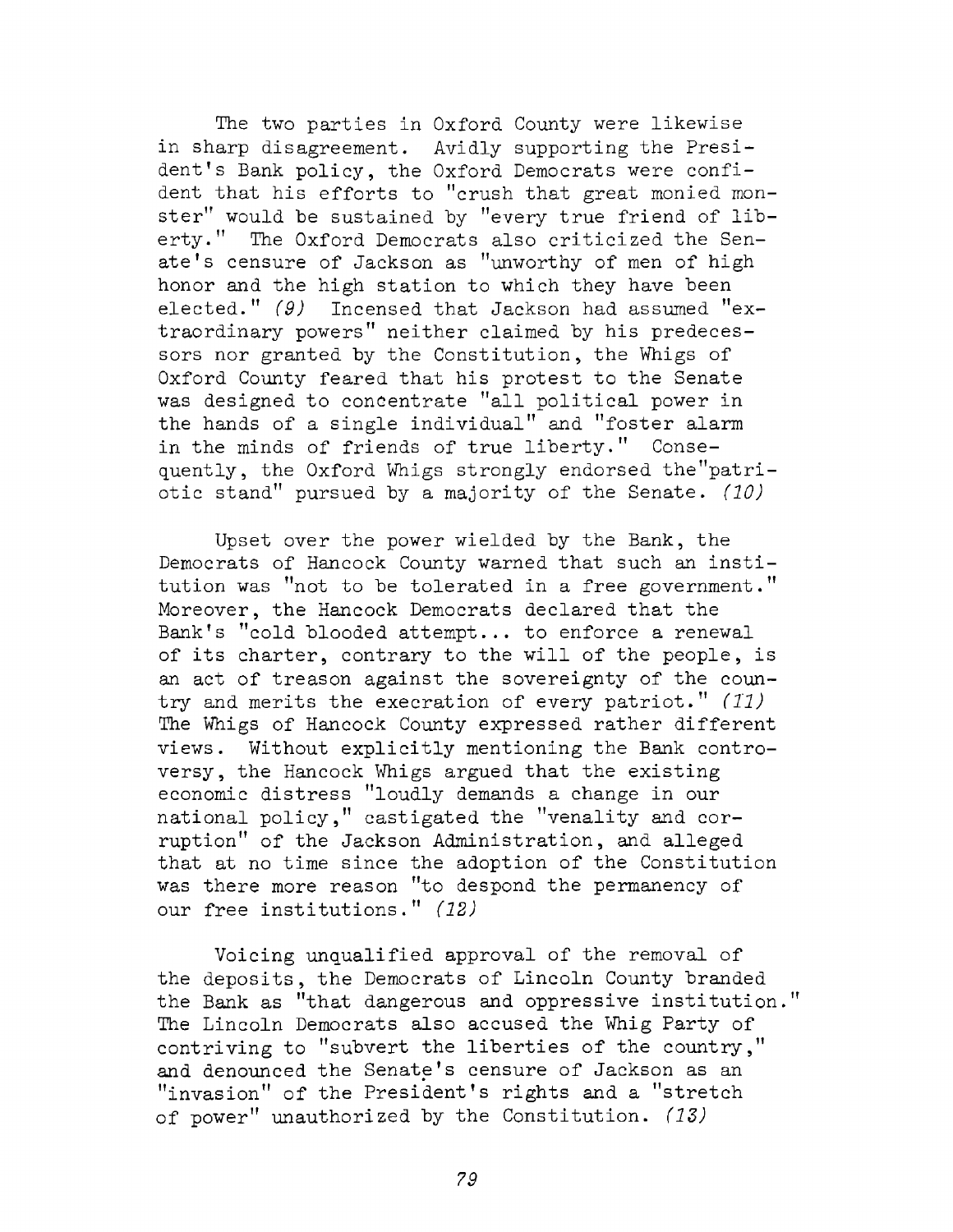According to the Whigs of Kennebec County, the Bank dispute demonstrated that the Executive had become <sup>a</sup> "monster in the hands of President Jackson, too strong to be restrained by the Constitution and Laws." Furthermore, the Kennebec Whigs insisted that, because of the "recklessness" of Jackson'<sup>s</sup> Bank policy, "the best interests of the people, the security of the nation, and tried institutions of the Country are prostrated or put in imminent hazard." *(14)*

Both political parties accorded priority status to the Bank issue throughout the  $1834$  campaign. The Democrats, convinced that the President'<sup>s</sup> popularity was undiminished, repeatedly disparaged the Bank. The Whigs, surmising that Jackson had alienated many voters, purposely concentrated on the Bank question. Having suffered a series of defeats in four previous statewide elections, the Whigs were hopeful that,under Senator Sprague'<sup>s</sup> leadership, they would oust the Democrats in Maine. Although Sprague was indeed a formidable contender for the governorship, the Democrats had considerable justification for confidence as election day approached. Their leader, Governor Dunlap, had compiled an unblemished record of success over <sup>a</sup> fifteen year political career. In <sup>1833</sup> Dunlap had defeated his Whig opponent 25, 731-18, 112, and in  $183^{\mu}$  he enjoyed the enthusiastic support of his party in a state which had become increasingly Democratic in political complexion.

The elections were held on September  $8.$  Two days later the *Eastern Argus* of Portland stated that Dunlap had been "nobly sustained." Stressing that the Whigs, both within and outside Maine, had devoted their "strongest efforts" to elect Sprague, this publication reported that Dunlap had "notwithstandingly received a nett gain from the vote of last year."*(15)* 

*The Jeffersonian* of Portland claimed that <sup>a</sup> record number of votes had been cast in the election. According to this newspaper, in order to rebuke the Bank the people of Maine had "rallied and gone to the polls *en masse."* Editorializing that the voters had responded to the question of "Bank or no Bank," *The Jeffersonian* concluded that the electoral result was"honorable" to them and "gratifying" to the President. *(16)*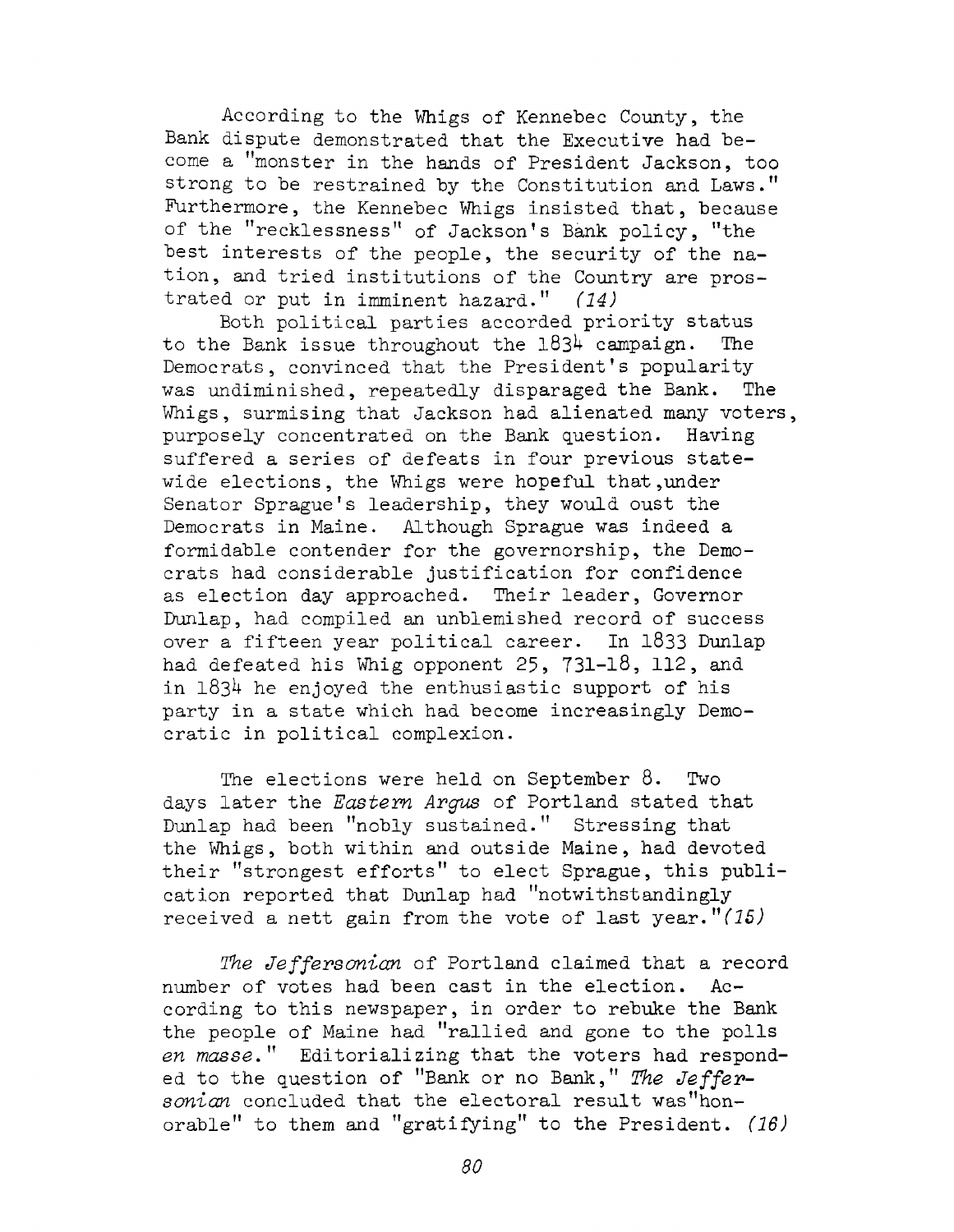Maine'<sup>s</sup> foremost Whig publication, the *Kennebec Journal* conceded Dunlap'<sup>s</sup> victory. The Journal regretted that for many years the Whigs had been "laboring against wind and tide, struggling hard against what we have always considered a bad administration, and yet each year losing ground." Nevertheless, the Augusta publication believed the "current turning" and prophesied that the Whigs would "go forward with renewed energy." *(17)*

The official statistics of the gubernatorial contest were as follows: Dunlap 38,133; Sprague 33,732. In the nine communities which had memorialized Congress on the Bank dispute, Sprague outpolled Dunlap by an aggregate total of approximately two thousand votes. Throughout the remaining sections of Maine Dunlap was easily victorious. *(18)* Although Sprague compiled a record vote for a defeated candidate, Dunlap accumulated the highest number of votes in the state'<sup>s</sup> history. The Democrats, of course, hailed their victory in Maine as <sup>a</sup> vindication of both the Dunlap and Jackson Administrations.

The Democrats also won six of Maine'<sup>s</sup> eight seats in the House of Representatives and handily retained control of both branches of the Legislature. *(19)* The legislative results were especially important, because Senator Sprague'<sup>s</sup> term was due to expire, and the incoming Legislature would have the responsibility of choosing his successor. In January 1835 the Legislature elected Democrat John Ruggles, an avowed supporter of President Jackson'<sup>s</sup> policies, as Maine'<sup>s</sup> new United States Senator. *(20)*

The campaign of  $1834$  had been waged almost entirely on the Bank issue, and the voters of Maine had chosen to support President Jackson by continuing the Democratic Party in power. Notwithstanding the vigorous Whig challenge, the electoral verdict was truly decisive. Although one of the youngest states in the Union, Maine had become one of the most steadfast in her allegiance to the Democratic Party and her esteem for the President.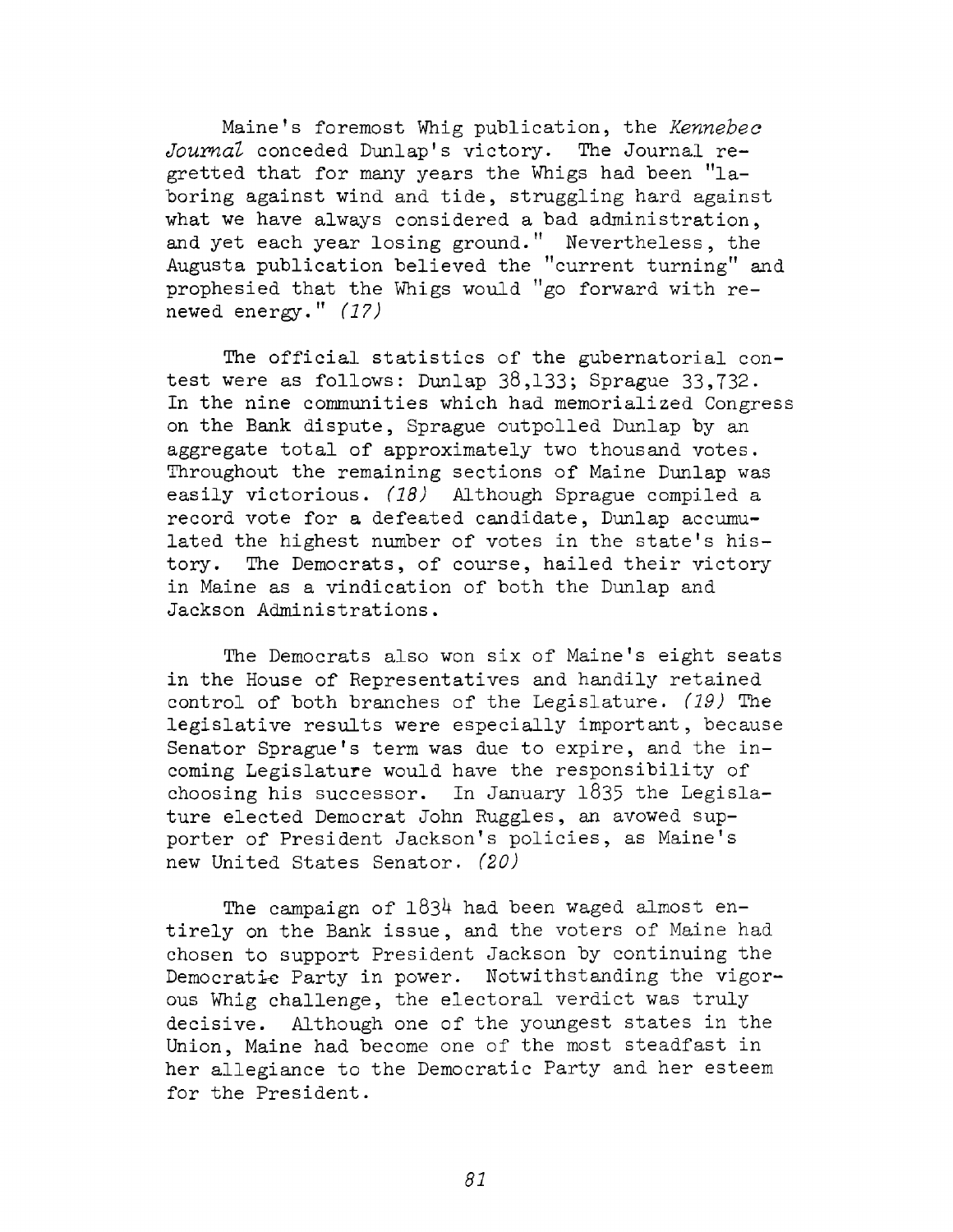-----NOTES-----

- 1. Peleg Sprague, *Speeches and Addresses* (Boston: Phillips, Sampson and Company, 1858) pp. 435-436.
- 2. House of Representatives, *Documents <sup>&</sup>gt;* Twenty-Third Congress, First Session (6 vols.; Washington 1833- 1834), II, No. 75.
- 3. United States Congress, *Register of Debates in Congress* (14 vols.; Washington: 1825-1837), X, 1243-1244, 1287-1288, 1838-1839, 2570-2574, 2763- 2765, 2768-2770, 3327, 3641, 4257; United States Senate, *Documents*, Twenty-Third Congress, First Session (6 vols.; Washington, 1833-1834), II, No. Ill; IV, No. 268; V, No. 410; House of Representatives, *Documents,* II, No. 74; III, Nos. 171, 172; IV, No. 250; VI, No. 475-
- 4. *Kennebec Journal*, Augusta, August 6, 1834, p. 1.
- 5. *Eastern Argus,* Portland, March 5, 1834, p. 3\*
- 6. *Ibid. <sup>&</sup>gt;* July 11, 1834, p. 1.
- 7. *Ibid,* , August 8, 1834, p. 2.
- 8. *Portland Advertiser and Gazette of Maine,* Portland, August 12, 1834, p. 2.
- 9. *Eastern Argus,* Portland, August 25, 1834, p. 1.
- 10. *Portland Advertiser and Gazette of Maine,* Portland, August 12, 1834, p. 2.
- 11. *Eastern Argus,* Portland, July 28, 1834, p. 2.
- 12. *Portland Advertiser and Gazette of Maine<sup>3</sup>* Portland, August 19, 1834, p. 2.
- 13- *Eastern Argus*, Portland, July 14, 1834, p. 2.
- 14. *Kennebec Journal,* Augusta, August 20, 1834, p. 2.
- 15- *Eastern Argus,* Portland, September 10, 1834, p. 2.